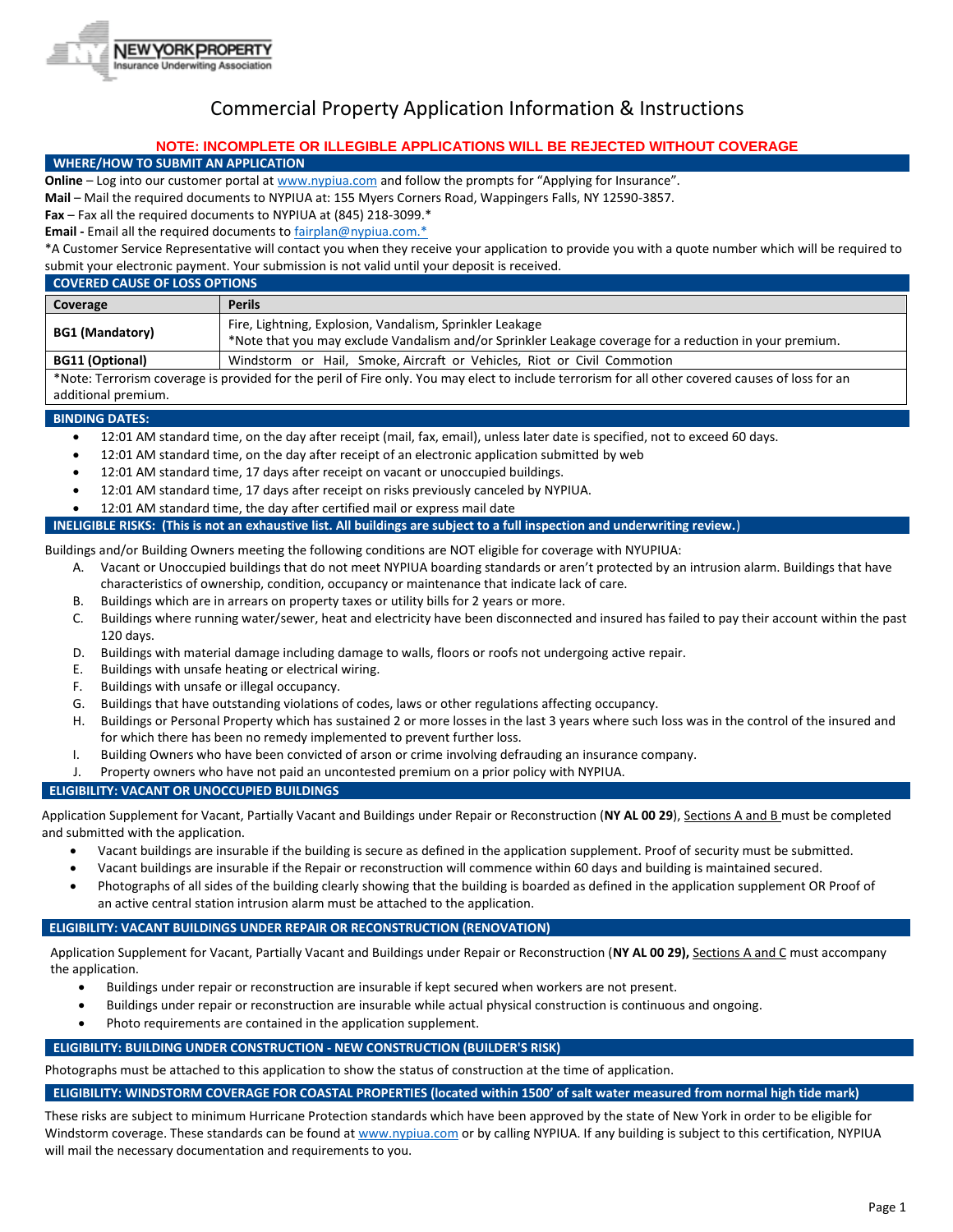## **GENERAL**

**Reference #:** If you elected to fax or email your application, please add the quote number provided to you by the Customer Service Representative. **Effective Date Requested**: See BINDING DATES section.

#### **1. PRODUCER INFORMATION (***This section can be skipped if there is no producer representing the customer***.)**

Enter producer name and address information if applicable.

 **NOTE:** If this is your first submission **as a producer** with NYPIUA, attach a completed Producer Registration Form, current NY State agent/broker license, and a completed W-9 Form. NYPIUA Producer Registration Form can be obtained on our website (NYPIUA.com) by going to the My Account tab -> "To Print a Form". The W9 can be obtained on the IRS website[: https://www.irs.gov/pub/irs-pdf/fw9.pdf](https://www.irs.gov/pub/irs-pdf/fw9.pdf)

#### **2. APPLICANT INFORMATION**

The applicant identified in this section will be designated as the **Named Insured.** The Named Insured owns all of the policy's rights and

responsibilities and will exclusively receive all policy documents. Any other owners of the property must be listed as additional named insured(s).

**2** Select whether the Insured will be an individual(s) or an Entity (such as a corporation or business) and complete the appropriate name sections accordingly.

- **DBA** is "Doing Business As" if the insured is operating under a different business name.
- **Email**: Please provide an email address where we can contact you.
- **E-delivery**: Electronic delivery of your documents is available (see Section 17 below for instructions).
- All policy correspondence will be exclusively sent to the address of the Named Insured.

## **3. INSPECTION CONTACT INFORMATION**

**O** The Contact Person for Inspection should be an individual over the age of 18 who can provide an inspector access to the entire building, including the basement, during normal business hours on a weekday.

## **4. PROPERTY INFORMATION**

**If the location address is different than the mailing address, complete** this section with the physical location of the property. Please provide a "Location Description". This will print on policy documents and will help to identify the structure.

**2** Building Description – Please provide a building description such as Mercantile, Garage, etc.

**Building Occupancy –** Indicate, by checking the appropriate box(es), all of the occupants of the building. Indicate the occupants and the percentage of occupancy if there is more than one occupant.

**Construction -** What building materials were used in the construction of your building:

- **Frame** Buildings where the exterior walls are wood or other combustible materials including construction where combustible materials are combined with other materials such as brick veneer, stone veneer, wood iron-clad, stucco on wood.
- **Joisted Masonry** Buildings where the exterior walls are constructed of masonry materials such as adobe, brick, concrete, gypsum block, hollow concrete block, stone, tile or similar materials and where the floors and roof are combustible.
- **Non-Combustible** Buildings where the exterior walls and the floors and roof are constructed of, and supported by metal, asbestos, gypsum or other non-combustible materials.
- **Masonry Non-Combustible** Buildings where the exterior walls are constructed of masonry materials as described in Joisted

Masonry, with the floors and roof of metal or other noncombustible materials.

- **Modified Fire Resistive** Buildings where the exterior walls and the floors and roof are constructed of masonry or fire resistive material with a fire resistance rating of one hour or more but less than two hours.
- **Fire Resistive** Buildings where the exterior walls and the floors and roof are constructed of masonry or fire resistive materials having a fire resistance rating of not less than two hours.

**D** Number of Stories – This is the total number of stories of the building to be insured. Do not include stories below ground level. Ground level and any level(s) above ground level should be counted

# *<u>O</del>* Protective Devices:</u>

- **Security Service with Recording System or Watch Clock** A Watch clock is a mechanical clock used by security guards as part of their guard tour patrol system which requires regular patrols. Proof of service (contract) is required.
- **Service Contract with a privately-owned fire department** You must provide a copy of the contract.
- **Automatic Commercial Cooking Exhaust/Extinguishing System** You will need to provide proof that system meets Fire Protection Standards as well as invoice for last date of inspection and cleaning of the system.

# **5. CAUSE(S) OF LOSS**

| Coverage                                                                                                                                                 | <b>Perils</b>                                                                                   |  |  |
|----------------------------------------------------------------------------------------------------------------------------------------------------------|-------------------------------------------------------------------------------------------------|--|--|
| <b>Basic Group I (Mandatory)</b>                                                                                                                         | Fire, Lightning, Explosion, Vandalism, Sprinkler Leakage                                        |  |  |
|                                                                                                                                                          | *You may elect to exclude Vandalism and/or Sprinkler Leakage coverage in exchange for a premium |  |  |
|                                                                                                                                                          | credit.                                                                                         |  |  |
| <b>Basic Group II (Optional)</b>                                                                                                                         | Windstorm or Hail, Smoke, Aircraft or Vehicles, Riot or Civil Commotion                         |  |  |
| *Note: Terrorism coverage is provided for the Fire cause of loss only. You may elect to include terrorism for all other causes of loss for an additional |                                                                                                 |  |  |
| premium.                                                                                                                                                 |                                                                                                 |  |  |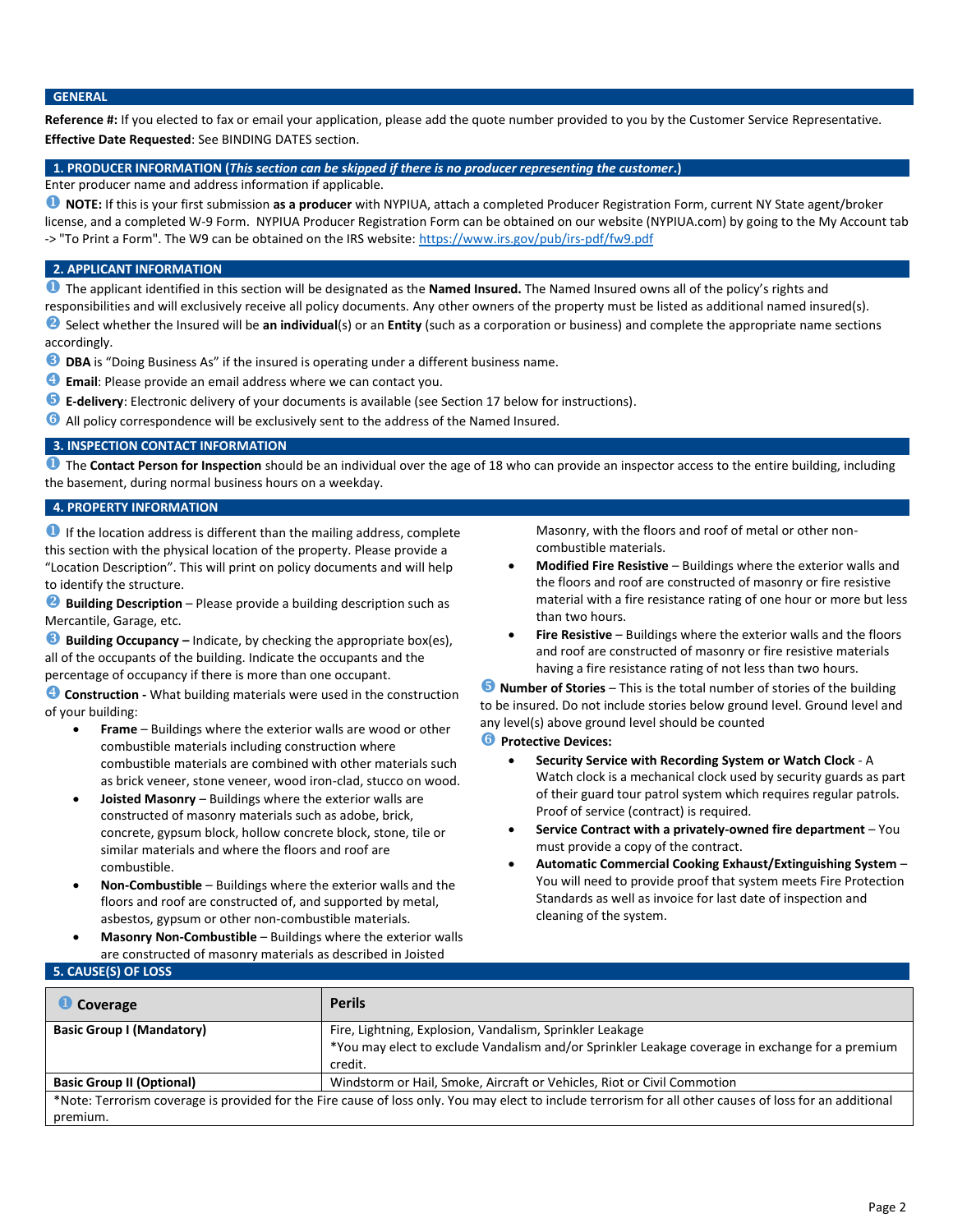#### **6. COVERAGES**

**Co-Insurance**: Indicate what the amount of insurance being requested bears to the entire value of the item being insured.

For example, if the building value = \$100,000 and \$80,000 of insurance is being requested, co-insurance is 80%. Coinsurance options are as follows: 0%, 50%, 60%, 70%, 80%, 90%, 100%.

| <b>Building Coverage:</b>                                          | <b>What it includes:</b>                                                                                                                                                                                                                                                                                                                                                                                                                                                                                                                                                                                                                                                                                                                                                                                                                                                                                                                                                                                                                                                                                                                                                                                                                                                                                                                                                                                                                                                                                                                                     |
|--------------------------------------------------------------------|--------------------------------------------------------------------------------------------------------------------------------------------------------------------------------------------------------------------------------------------------------------------------------------------------------------------------------------------------------------------------------------------------------------------------------------------------------------------------------------------------------------------------------------------------------------------------------------------------------------------------------------------------------------------------------------------------------------------------------------------------------------------------------------------------------------------------------------------------------------------------------------------------------------------------------------------------------------------------------------------------------------------------------------------------------------------------------------------------------------------------------------------------------------------------------------------------------------------------------------------------------------------------------------------------------------------------------------------------------------------------------------------------------------------------------------------------------------------------------------------------------------------------------------------------------------|
| 2<br><b>Building</b>                                               | Coverage for damage to the building.                                                                                                                                                                                                                                                                                                                                                                                                                                                                                                                                                                                                                                                                                                                                                                                                                                                                                                                                                                                                                                                                                                                                                                                                                                                                                                                                                                                                                                                                                                                         |
| Leasehold Interest Coverage                                        | Coverage for the financial loss due to the cancellation of a lease as a result of damage from a covered peril on<br>the property.                                                                                                                                                                                                                                                                                                                                                                                                                                                                                                                                                                                                                                                                                                                                                                                                                                                                                                                                                                                                                                                                                                                                                                                                                                                                                                                                                                                                                            |
| <b>4</b> Tenant's Improvements and<br><b>Betterments</b>           | Coverage for Tenants who have made physical changes to their unit and, if damaged, they would sustain a<br>financial loss. This can include items such as cabinetry that are damaged by a covered peril.                                                                                                                                                                                                                                                                                                                                                                                                                                                                                                                                                                                                                                                                                                                                                                                                                                                                                                                                                                                                                                                                                                                                                                                                                                                                                                                                                     |
| <b>Business Personal</b><br><b>Property/Household Furnishings:</b> | <b>What it includes:</b>                                                                                                                                                                                                                                                                                                                                                                                                                                                                                                                                                                                                                                                                                                                                                                                                                                                                                                                                                                                                                                                                                                                                                                                                                                                                                                                                                                                                                                                                                                                                     |
| <b>b</b> Business Personal Property<br>Coverage                    | Coverage for your business personal property such as furniture, fixtures, machinery and equipment, all other<br>personal property owned by you and used by the business.                                                                                                                                                                                                                                                                                                                                                                                                                                                                                                                                                                                                                                                                                                                                                                                                                                                                                                                                                                                                                                                                                                                                                                                                                                                                                                                                                                                     |
| <b>6</b> Personal Property of Others<br>Coverage                   | Coverage for Personal Property Of Others that is in your care, custody or control.                                                                                                                                                                                                                                                                                                                                                                                                                                                                                                                                                                                                                                                                                                                                                                                                                                                                                                                                                                                                                                                                                                                                                                                                                                                                                                                                                                                                                                                                           |
| Condominium Commercial<br>Unit-Owners Coverage                     | Coverage for Business Personal Property owned by a unit owner, such as furniture, fixtures, improvements and<br>alterations making up part of the building, machinery and equipment and all other property used in your<br>business.                                                                                                                                                                                                                                                                                                                                                                                                                                                                                                                                                                                                                                                                                                                                                                                                                                                                                                                                                                                                                                                                                                                                                                                                                                                                                                                         |
| <b>8</b> Condominium Association<br>Coverage                       | Property coverage based on the association bylaws and ownership of the property. It covers the common<br>property owned jointly by all unit owners, including the building(s) and Business Personal Property.                                                                                                                                                                                                                                                                                                                                                                                                                                                                                                                                                                                                                                                                                                                                                                                                                                                                                                                                                                                                                                                                                                                                                                                                                                                                                                                                                |
| <b>O</b> Household Personal Property<br>Coverage                   | Coverage for Household Furnishings (personal property) in the commercial building.                                                                                                                                                                                                                                                                                                                                                                                                                                                                                                                                                                                                                                                                                                                                                                                                                                                                                                                                                                                                                                                                                                                                                                                                                                                                                                                                                                                                                                                                           |
| <b>1</b> Other                                                     | Coverage for Radio Antennas, Outdoor Signs, etc.                                                                                                                                                                                                                                                                                                                                                                                                                                                                                                                                                                                                                                                                                                                                                                                                                                                                                                                                                                                                                                                                                                                                                                                                                                                                                                                                                                                                                                                                                                             |
| <b>Business Income/Time Element</b><br>Coverage                    | What it includes:                                                                                                                                                                                                                                                                                                                                                                                                                                                                                                                                                                                                                                                                                                                                                                                                                                                                                                                                                                                                                                                                                                                                                                                                                                                                                                                                                                                                                                                                                                                                            |
| <b>Business Income</b>                                             | Coverage can be written for mercantile, non-manufacturing, rental properties and manufacturing by selecting<br>the appropriate box for the building occupancy. Business Income can be written for:<br>Net income (Net profit before income taxes); and<br>1.<br>Continuing normal operating expenses including payroll.<br>2.<br>Rental Value coverage is usually written for the building owner but may also be written to cover a lessee who,<br>under the terms of the lease, is obligated to continue rent payments even though the building is unusable.<br>For multiple occupancy buildings, indicate the % of the building that each occupies. Indicate the<br>1.<br>amount of insurance that you are requesting.<br>The following coinsurance options are available: No Coinsurance, 50%, 60%, 70%, 80%, 90%, 100%,<br>2.<br>125%.<br><b>Monthly Limitation</b><br>If you wish to limit the amount recoverable in any 30 day period for a premium credit, select the monthly<br>limitation desired (fraction of the total coverage amount). (No coinsurance should be entered.)<br>Business Income See Section 7 below for instructions on selecting additional Business Income/Time Element and<br>payroll coverage options including:<br>extended period of indemnity to cover loss beyond 60 days.<br>1.<br>2.<br>maximum period of indemnity (no coinsurance should be selected)<br><b>Payroll Options</b><br>payroll expense exclusion (excludes all payroll expenses)<br>1.<br>2.<br>payroll expense limitation (select # days for limitation) |
| <b>Extra Expense</b>                                               | <b>Extra Expense</b><br>Extra Expense coverage can be provided to cover necessary additional expenses undertaken to minimize the<br>interruption of business.<br>A limit on loss payment must be selected. The first percentage applies if the period of restoration is less than 30<br>days. The second percentage applies if the period of restoration is more than 30 but less than 60 days. The third<br>percentage applies if the period of restoration is greater than 60 days.                                                                                                                                                                                                                                                                                                                                                                                                                                                                                                                                                                                                                                                                                                                                                                                                                                                                                                                                                                                                                                                                        |

## **7. ADDITIONAL COVERAGE OPTIONS**

# **LOCATION #1 - BUILDING #1 (Use supplemental application for additional locations/buildings)**

**Building Coverages:** 

- Debris Removal the cost to remove debris from the property following a covered cause of loss. Note that the policy form provides \$25,000 of coverage and the amount you select will be in addition to this amount.
- Pollutant Cleanup and Removal the cost to remove pollutants from the property due to a covered cause of loss. Note that the policy form provides \$10,000 of coverage and the amount you select will be in addition to this amount.
- Ordinance or Law the increased cost to repair or replace to be in compliance with new ordinances or laws.